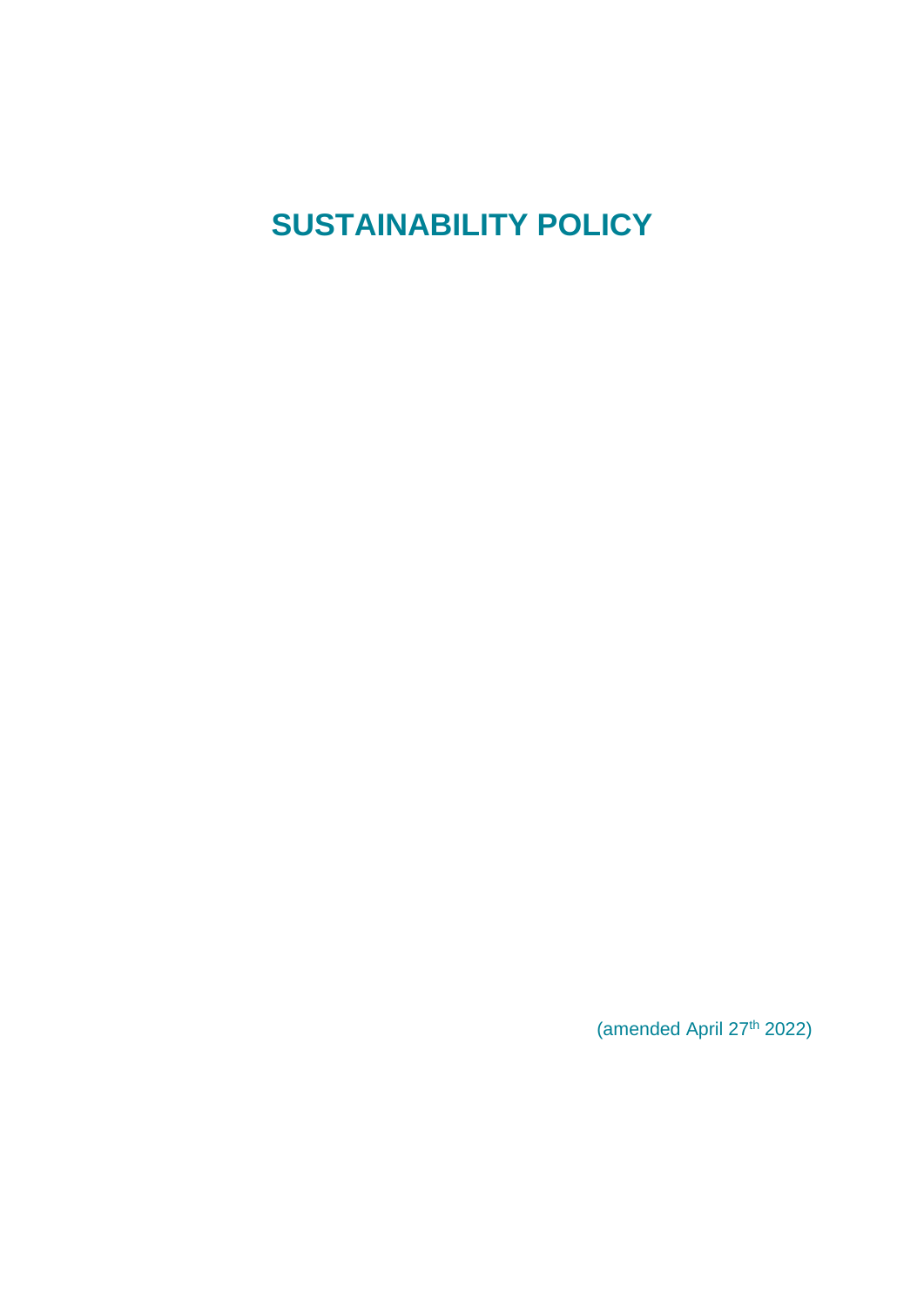### *1.* **INTRODUCTION**

RAM Active Investments (Europe) SA and RAM Active Investments SA (hereinafter "RAM") are committed to responsible investment.

This Policy has a dual **objective**:

- i) to define an ESG due diligence process for potential investments of the UCITS under management (hereinafter the "Funds") and
- ii) to improve RAM's knowledge regarding the identification and measurement of adverse impacts on the environment and the society caused by investments. The ultimate objective is to avoid or reduce such adverse impacts through different actions which may be defined out of the scope of this Policy. Preventing and mitigating adverse impacts may in turn also help RAM to maximise positive contributions to society, improve stakeholder relationships and protect its reputation.

With the aim to perform an ESG due diligence of the potential investments, RAM has established some key exclusions and indicators. It is RAM's opinion that it is neither possible to identify all impacts at once nor to address them all at once. Therefore, RAM works on a risk-based approach and prioritises the measurement of those impacts which, based on Funds' investments, could have a higher likelihood of creating adverse impacts on people, the environment and the society.

Methodologies, engagement and actions foreseen may evolve to adapt to the risks and regulations. As a result, this Policy is ongoing, responsive and changing. RAM aims to progressively improve its systems and processes to reduce ESG risks and tackle better the principal adverse impacts of the investments.

Based on RAM's size, business model and Funds, RAM may apply the proportionality principle without damaging the key objectives of this Policy.

Adherence to international standards and meaningful engagement with relevant stakeholders are also important elements to address potential adverse impacts on sustainability factors. Although RAM has a standalone *Voting and Engagement policy*, the below Section 4 makes reference to some ESG-focus elements which are relevant in the context of this Policy.

Any reference to RAM includes and applies to its Branch in Italy (RAM Active Investments (Europe) S.A. - Succursale Milano, Via Montenapoleone 14 I-20121 Milano).

### **2. ORGANISATION**

RAM sets clear expectations to the Investment Managers<sup>1</sup>, supporting them by providing both guidance and tools to enhance sustainability factors. In this regard:

The **ESG-CSR Committee** meets at least bi-monthly to cover all ESG aspects from a compliance, commercial and operational standpoint. Experts from different teams participate in the ESG-CSR Committee to deal with the evolving ESG challenges. Key ESG decisions are reviewed and validated by this Committee before approval of the Board of Directors. Some of its main functions are detailed below:

**C** Define RAM's approach and best ways for implementation, decides and reviews RAM's list of stocks that are monitored or excluded, defines engagement targets.

<sup>1</sup> *RAM Active Investments SA* and *Nexus Investment Advisors Limited*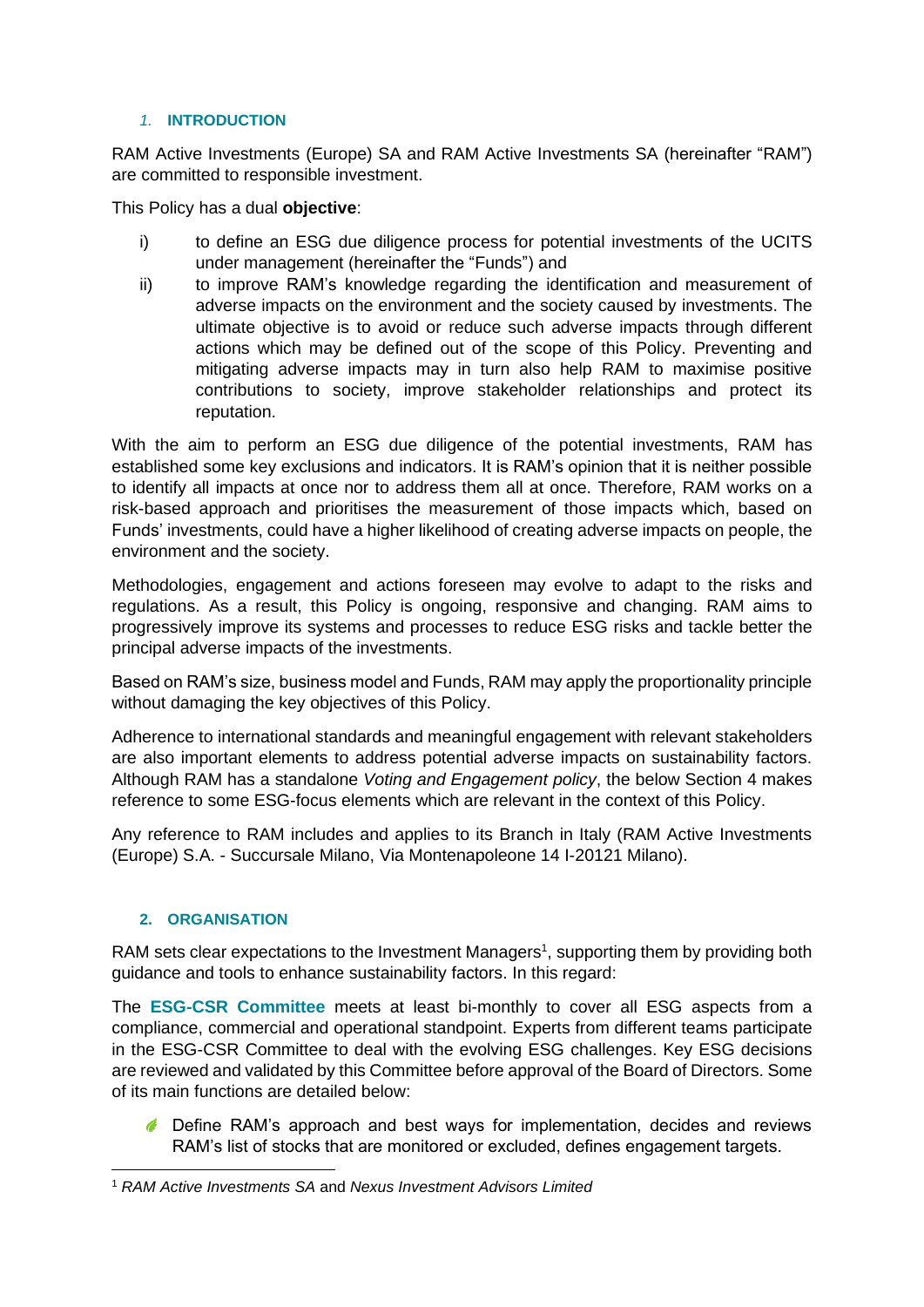- **C** Define screening criteria for companies: screening criteria are applied through a systematic monitoring of companies to identify holdings for further assessment, engagement, and/or exclusion. Conjunctly, a discretionary approach can also be applied to exclude certain issuers which are associated to publicly available negative information.
- Exercise Active Shareholder Stewardship: RAM has started a process to perform direct engagement and take part in collaborative engagement. In addition, RAM applies a voting policy to the full range of its Funds to which RAM acts as investment manager or delegated investment manager.

The **ESG Advisory Committee** was formed to advise and inform the members of each SICAV's Board of Directors on environmental, social and governance issues in relation to the Funds' activities, and primarily on portfolio strategies and positions. This Committee operates within 3 Funds: *RAM (LUX) Systematic Funds SICAV*, *RAM (LUX) Tactical Funds SICAV* and to *RAM (LUX) Tactical Funds II SICAV*.

Each SICAV's Board of Directors grants the following powers to the ESG Committee (and/or individually to its members):

- $\triangle$  to represent the SICAV in ESG marketing activities;
- to look into specific questions connected to environmental, social and governance (ESG) issues on behalf of the SICAV;
- to report to the stakeholders on ESG matters and management of investments on behalf of the SICAV.
- $\triangle$  to provide clarifications on investments and strategies.

This Committee's scope is without limit with respect to the securities covered or the topics examined and discussed. Nonetheless, the SICAV's Board of Directors will ask it to focus on ESG issues related to the Funds' portfolio, investment strategies, or companies' marketing activities

### **3. ESG FACTORS AND METHODOLOGY**

### **3.1 Three factors**

**Environment**: this factor broadly relates to a company's ability to control their direct and indirect environmental impact, by limiting their energy consumption, reducing their greenhouse emissions, fighting resource depletion, protecting biodiversity etc. It also considers an issuer's contribution to building a positive *Environment* in the territories in which it operates.

**Social:** this factor broadly relates to how a company measures and defines a strategy to develop its human capital. This factor has a dual meaning: the social aspect linked to a company's human capital, and the one linked to human rights in general.

**Governance:** this factor is set to ensure that a company's management is able to organize a collaborative process between the different stakeholders that guarantees it will meet long-term objectives. This factor assesses the quality of companies' corporate governance practices and the integration all of its stakeholders in its development model, not only its stakeholders, but also its employees, clients and suppliers, local communities and the environment.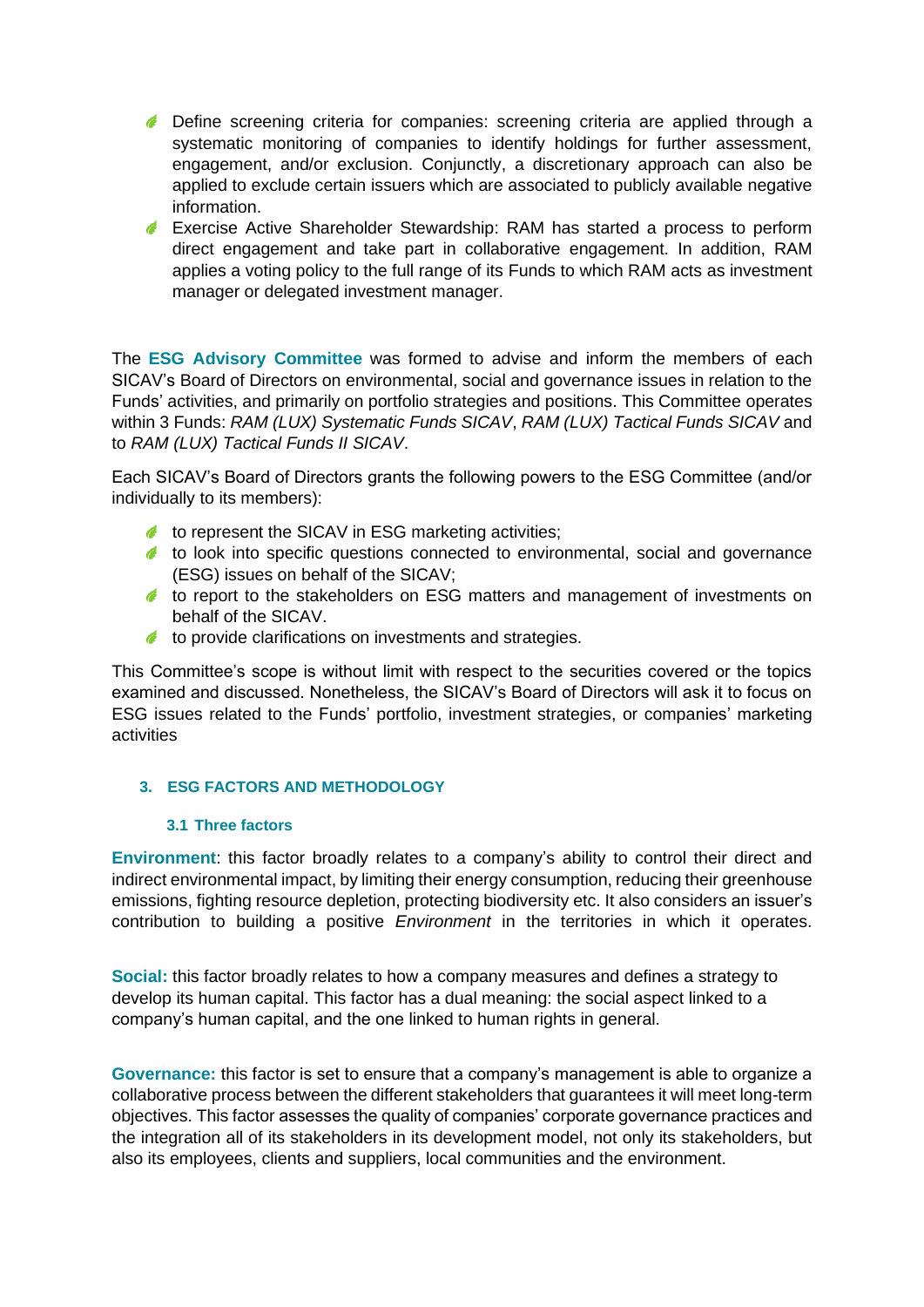### **3.2 METHODOLOGY**

*DATA*: RAM's investment objective mainly based on an investment process that seeks to perform across different market cycles while incorporating ESG characteristics. Information is queried from different data sources in order to construct a wide range of fundamental and technical factors, which compose the basic elements of the investment strategies. In this regard, the increasing availability of ESG data through data sources/providers allows:

- $\bullet$  for better extracting and measuring of identifiable ESG characteristics;
- $\triangle$  the provision of value-added information to complement traditional sources;
- $\bullet$  for improved forecasting of equity returns, volatility and volume.

Although RAM performs its best efforts to obtain reliable data however it is possible that some sources are not accurate, available or complete. RAM believes that data providers are currently developing more advanced tools to increase data availability and reliability to face a growing demand of data.

### *INVESTMENTS*:

Integrating ESG factors into the investment process should have a measurable positive impact on the ESG characteristics of the portfolios.

Thanks to RAM's in-house research, RAM is able to identify several ESG factors that have a positive impact on the long-term performance of invested companies. When suitable, RAM aims to implement in the investment strategies the relevant ESG factors not only to control ESG risk, but to improve the risk-return profile of the strategies.

RAM Funds are classified either as article **6, 8** or **9** according to the *Sustainable Finance Disclosure Regulation (*SFDR*)*. The categorisation of Funds is a process which includes the validation of different experts and the ESG-Advisory committee, the ESG-CSR Committee and the Board of Directors of RAM.

For Funds classified as article **8** or **9** of the SFDR, the Investment Managers seek the optimal combination of ESG data and fundamental data. ESG data complements fundamental financial data to generate sustainable returns. Both RAM Art.8 and Art.9 Funds consider sustainability risks and principal adverse impacts on sustainability factors.

The methodology focuses on a dynamic list of exclusions and on an active selection of stocks or issuers obtained from the ESG screening applied to the whole investment universe.

The Investment Manager's infrastructure and investment process applies to the entire portfolio of each Fund to identify prospective signals to select companies with attractive potential that deliver sustainable returns over the market cycle by setting clear ESG targets. The Investment Manager follows an advanced research process to avoid unwanted biases and applies a multi-data provider approach to identify reliable sources of information and mitigate methodological biases.

Although the Investment process is meticulous and continuously reviewed, there is a risk that an investment evolves and is not any more meeting the ESG criteria. In such circumstances, the Investment Managers can quickly launch a process to remedy the situation and stay close to the objective and investments defined in the prospectuses.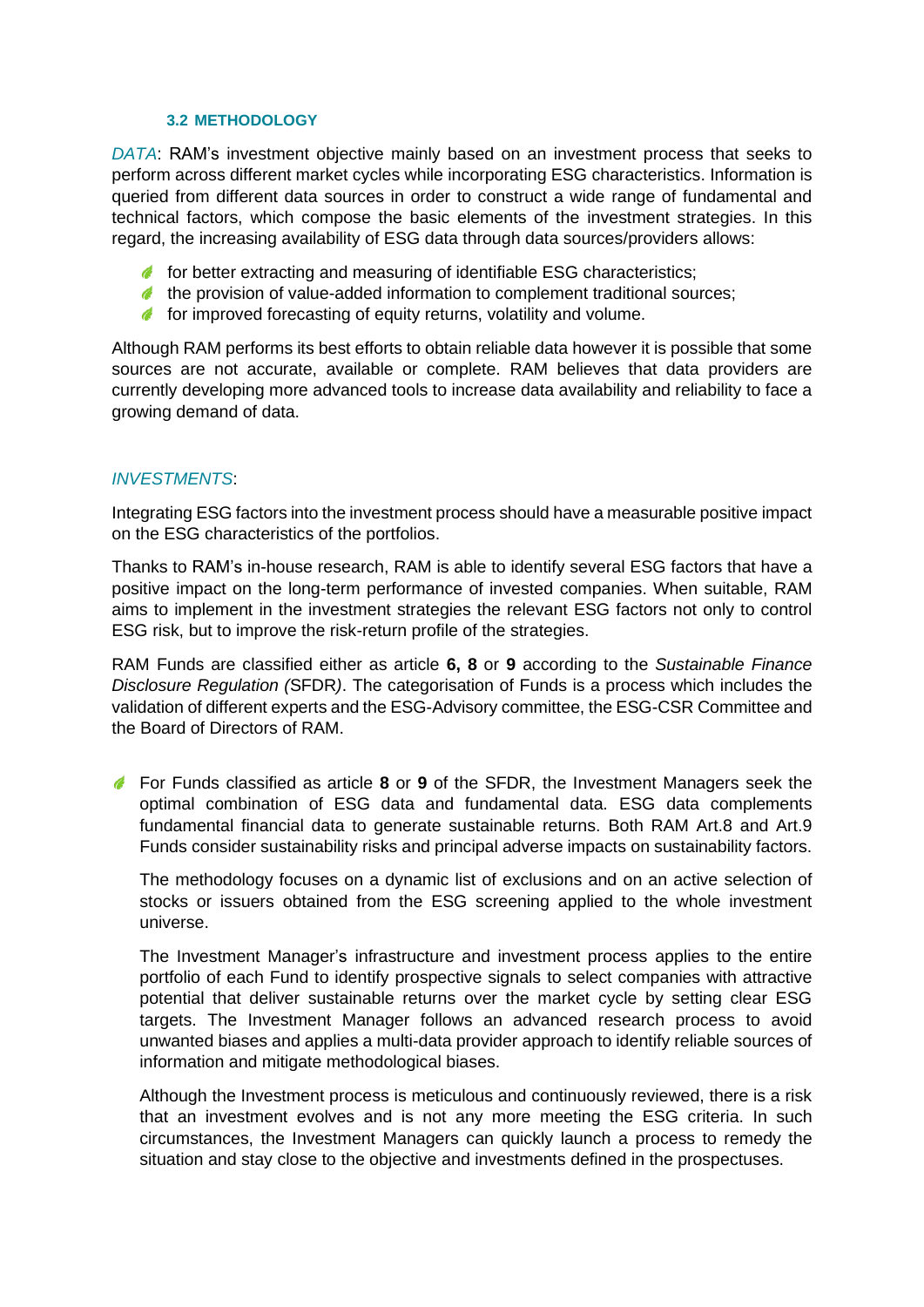For Funds classified as article **6** of the SFDR, the Investment Managers deemed also necessary to apply some key exclusion to the whole investment universe. However, the ESG criteria don't lead the investment process as the Fund can reach its objective without an ESG focus. In this regard, RAM Art.6 Funds may or may not consider the sustainability risks and the adverse impacts on sustainability factors.

Please refer to the below table for further information on the methodology applied per type of Fund.

|                                     | <b>Exclusions</b> |            | <b>ESG</b>  | <b>Active</b> | Reduce    | <b>Sustainability</b> | <b>SDG</b>               |
|-------------------------------------|-------------------|------------|-------------|---------------|-----------|-----------------------|--------------------------|
|                                     | <b>AML</b>        | <b>ESG</b> | Integration | Ownership     | footprint | themed<br>investing   | <b>Investing</b><br>(13) |
| <b>RAM</b><br>Art.6<br><b>Funds</b> |                   |            |             |               |           |                       |                          |
| <b>RAM</b><br>Art.8<br><b>Funds</b> |                   |            |             |               |           |                       |                          |
| <b>RAM</b><br>Art.9<br><b>Funds</b> |                   |            |             |               |           |                       |                          |

\*in certain holdings which are present across Funds.

### **Indicators**

RAM considers the following macro criteria in most Funds promoting ESG characteristics and/or with a sustainable investment.

| <b>Macro</b><br>criteria<br>considered | <b>Emissions</b>    | Social and<br>employee | <b>Bribery</b><br>and<br>Anti- |
|----------------------------------------|---------------------|------------------------|--------------------------------|
|                                        | <b>Biodiversity</b> | matters                | corruption                     |

The measurement of the above macro-criteria is done through different indicators which are in constant review and may evolve after approval of the **ESG-CRS Committee**. These indicators allow RAM to measure the adverse impact of investments on sustainability factors.

The below matrix covers the indicators which are considered as at the date of this Policy: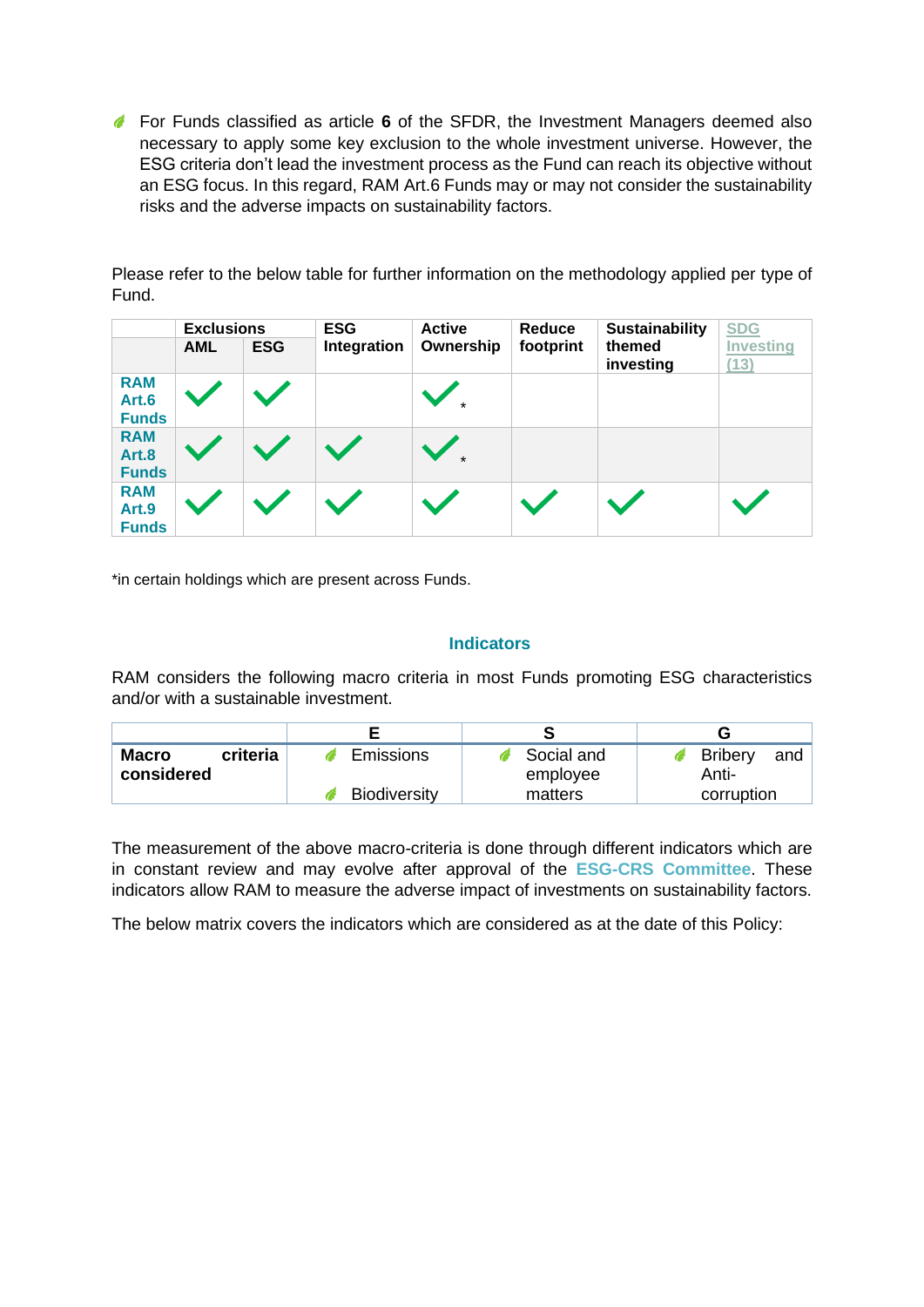|                   | Е                                                                                                                                                                                                                                                                                                                                                                        | S                                                                                                                                                                                                                                                                                               | G                                                                                                                              |
|-------------------|--------------------------------------------------------------------------------------------------------------------------------------------------------------------------------------------------------------------------------------------------------------------------------------------------------------------------------------------------------------------------|-------------------------------------------------------------------------------------------------------------------------------------------------------------------------------------------------------------------------------------------------------------------------------------------------|--------------------------------------------------------------------------------------------------------------------------------|
| <b>Indicators</b> | <b>Emissions</b><br>Reduction<br>Carbon<br>Target<br>Carbon Emissions scope 1<br><b>Carbon Emissions Scope 2</b><br><b>Carbon Emissions Scope 3</b><br>Sox Intensity<br>NO x Intensitiy<br>Biodiversity<br>and<br>Use<br>Land<br><b>Management Score</b><br>Biodiversity and<br>Land<br>Use<br>Weigth<br>Enterprise Value Including Cash<br>Raw Material Sourcing Weight | Combined<br>G<br>CEO/Chair<br>Anti-Discrimination<br>Child Labor<br><b>Forced Labor</b><br>Freedom of<br>Association<br><b>Health and Safety</b><br>Ø<br>Minimum Wage<br>Paid Overtime<br>Supply Chain Labor<br>Standards weight<br>Total recordable<br><b>Injury Rate</b><br><b>Fatalities</b> | <b>Bribery</b><br>and<br>Ô<br>-anti<br>corruption policy<br><b>Female Directors</b><br>Total Directors ex-<br>management board |

Not all indicators may apply to all Funds.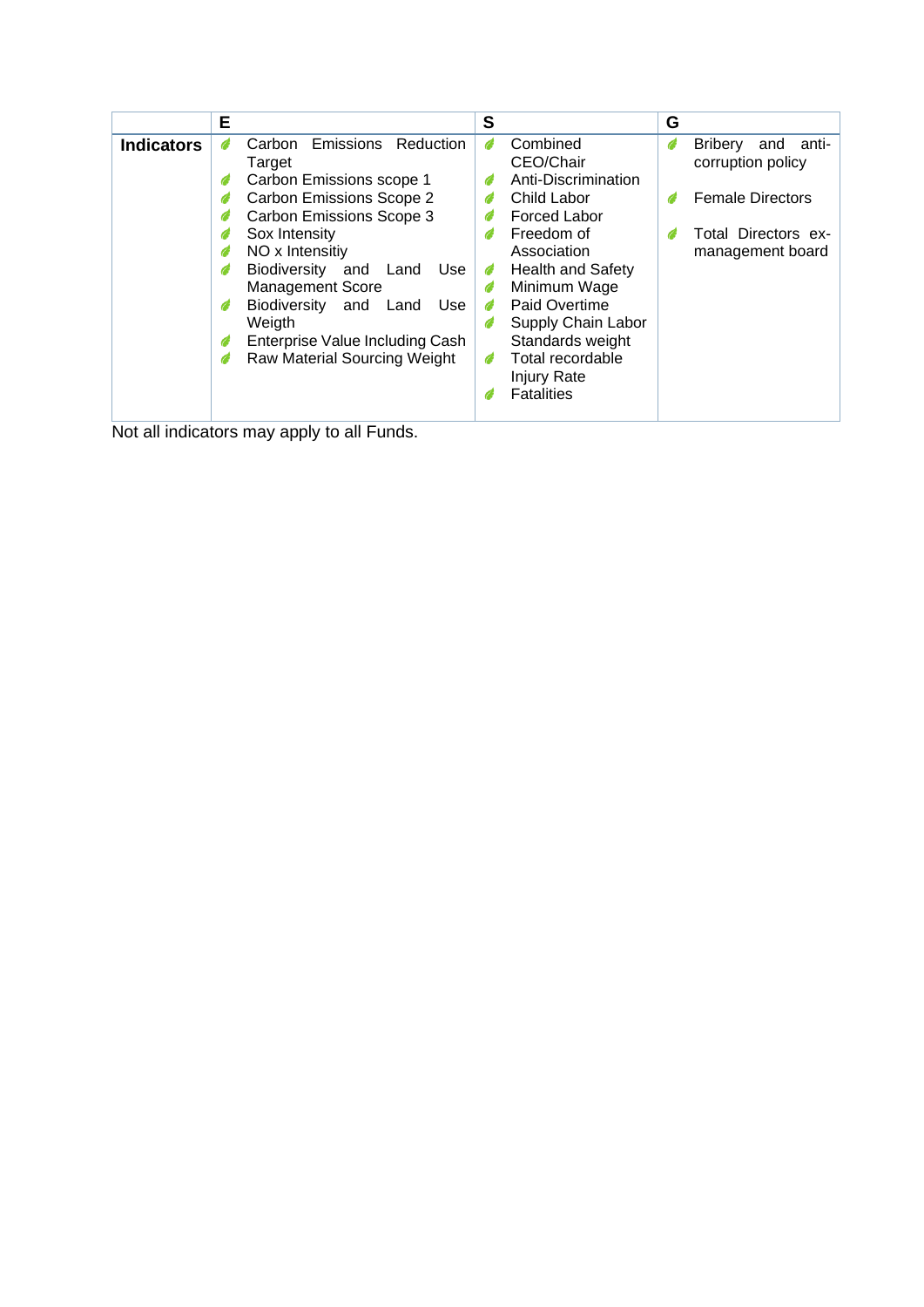### **Exclusions**

The Exclusion list is applied to all Funds and have stricter ESG commitment within RAM Art.**8**  and Art.**9** Funds given their significant ESG integration.

RAM will exclude a company when there is an important risk that it contributes to or is responsible for key ESG issues that RAM has identified as non-sustainable, in contradiction to RAM fundamental values or against international laws, norms and conventions. RAM only excludes securities and issuers on the long side of the book and continue to be able to short those names within the alternative strategies.

Exclusion decision: the exclusion list is based both on data from external data providers and on RAM's own in-house analysis of companies. Some companies are excluded on the basis of several criteria and issues identified. The decision to exclude a company is based on assessment of the issue by RAM ESG-CSR Committee based on the criteria described below. Ad-hoc criteria can be considered in certain cases.

After assessment, if the excluded companies demonstrate improvements in their policies and business operations, they may be reinstated in RAM investable universe.

### **Normative Exclusions**

Companies engaging into Controversial behaviour or serious breaches of UN Global Compact, International Labor Organization (ILO), and other multi-national standards are excluded from investment universe across the RAM AI fund range.

| UN Global Compact Violation<br>individuals in situations of war<br>or conflict              | Ô | Serious or systematic human<br>rights violation, such as<br>murder, torture, deprivation of<br>liberty, forced labour and the<br>worst forms of child labour | G      | Severe environmental damage,<br>acts or omissions that on an<br>aggregate company level lead to<br>unacceptable greenhouse gas<br>emissions |
|---------------------------------------------------------------------------------------------|---|--------------------------------------------------------------------------------------------------------------------------------------------------------------|--------|---------------------------------------------------------------------------------------------------------------------------------------------|
| Suspected of accounting<br>fraud, corruption, lack of<br>minority shareholder<br>protection |   | Serious ethical violations or<br>controversies over Animal<br>Testing                                                                                        | G<br>G | Unsustainable Palm Oil<br><b>Recreational Cannabis</b>                                                                                      |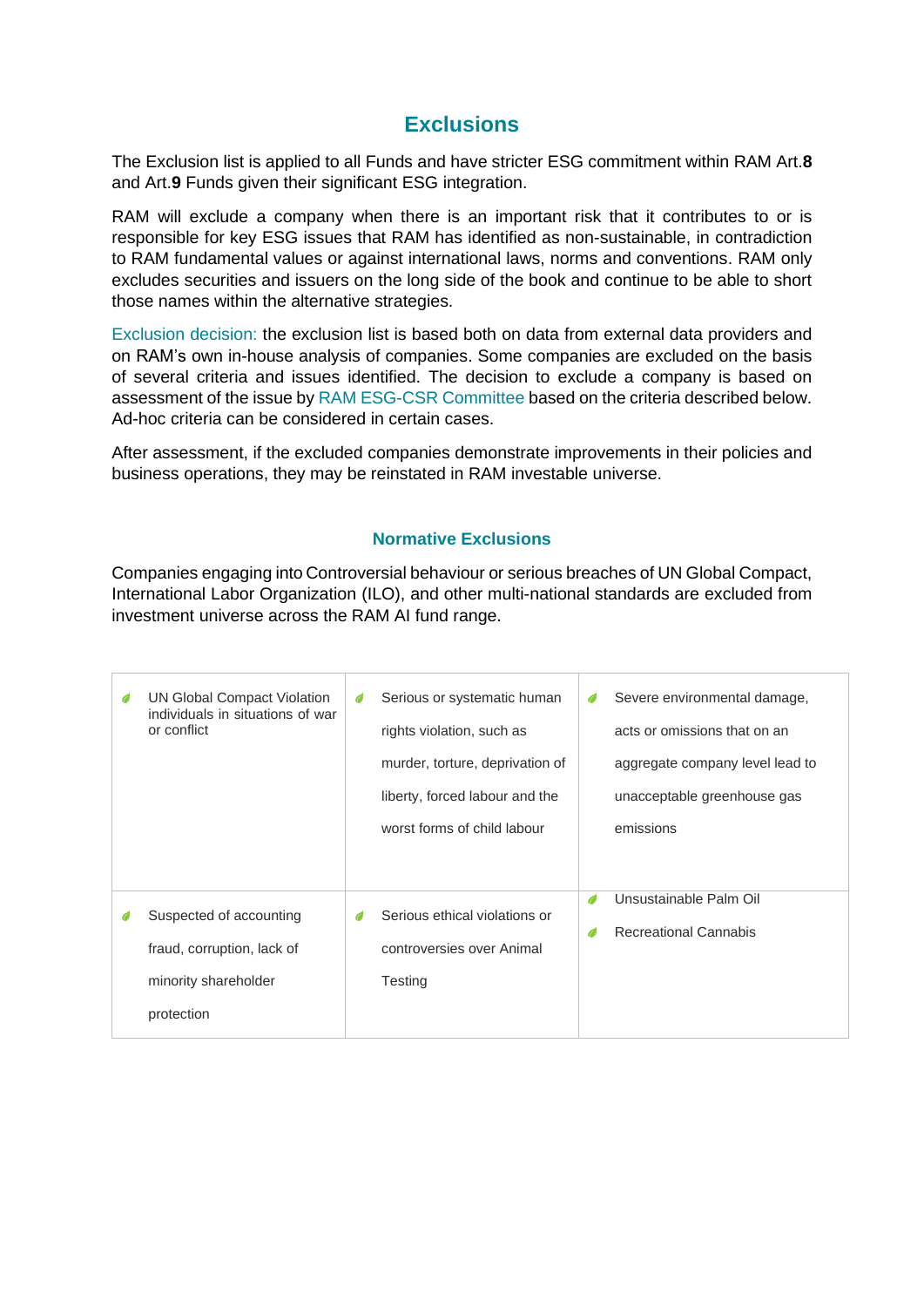### **Activity-based Exclusions**

RAM AI conducts Activity-based exclusions with thresholds varying depending on our funds' sustainability objectives. The threshold level refers to the fraction of revenue the Company generates from any controversial activity. We have General exclusion thresholds applying to the broad RAM fund range, and more limiting exclusion thresholds (lower thresholds) are applied to all the RAM Systematic Equity funds.

### **Weapons Activity-based Exclusions**

| <b>Category</b>                                      | <b>Equity</b><br><b>Funds</b> | Fixed-Income,<br><b>Macro and Multi</b><br><b>Asset Funds</b> |
|------------------------------------------------------|-------------------------------|---------------------------------------------------------------|
| <b>Controversial Weapons</b><br>Anti-Personnel Mines | $0\%$                         | $0\%$                                                         |
| <b>Biological and Chemical Weapons</b>               | $0\%$                         | $0\%$                                                         |
| Blinding Laser Weapons and Undetectable Fragments    | $0\%$                         | $0\%$                                                         |
| <b>Cluster Munitions</b>                             | $0\%$                         | $0\%$                                                         |
| <b>Depleted Uranium</b>                              | $0\%$                         | $0\%$                                                         |
| <b>Incendiary Weapons</b>                            | $0\%$                         | $0\%$                                                         |
| <b>Nuclear</b>                                       | $0\%$                         | 5%                                                            |
| Defense & Weapons                                    | 5%                            | 50%                                                           |

Specification on nuclear weapons involvement:

- 0% tolerance for manufacturers of nuclear warheads and/or whole nuclear missiles. Includes assembly and integration of warhead and missile body, and operational/management contracts of government-owned facilities on nuclear warhead and missiles manufacturing.

- 0% tolerance for manufacturers of components that were developed and/or significantly modified for exclusive use in nuclear weapons. Includes operational/management contracts of government-owned facilities on nuclear warhead and missiles manufacturing.

- Provided that the two previous criteria on nuclear weapons are met with a 0% tolerance, a maximum 5% overall revenue threshold from nuclear weapons is permissible (direct and indirect), excluding revenues from ownership and dual use components/platforms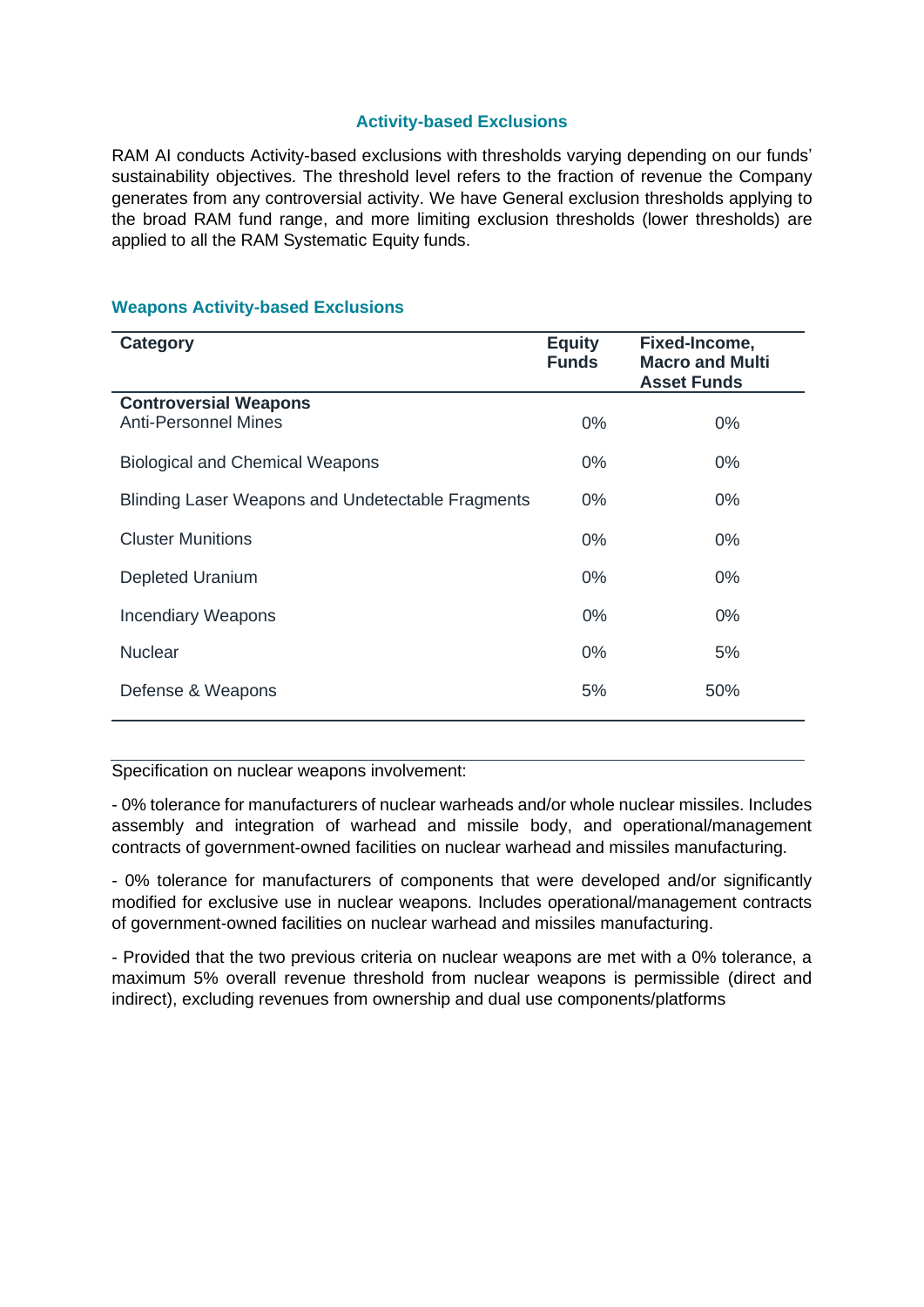### **Consumer Products & Services Activity-based Exclusions**

| <b>Category</b>                                        | <b>Equity</b><br><b>Funds</b> | Fixed-Income,<br><b>Macro and Multi</b><br><b>Asset Funds</b> |
|--------------------------------------------------------|-------------------------------|---------------------------------------------------------------|
| <b>Adult Entertainment</b><br>Production               | 0%                            | na                                                            |
| Related Products and Services, Retail and Distribution | 5%                            | na                                                            |
| Gambling                                               | 5%                            | na                                                            |
| <b>Tobacco</b>                                         | 5%                            | 10%                                                           |
|                                                        |                               |                                                               |

## **Energy and Fossil Fuels Activity-based Exclusions**

| <b>Category</b>                | <b>Equity Funds</b> | <b>Fixed-Income, Macro</b><br>and Multi Asset<br><b>Funds</b> |
|--------------------------------|---------------------|---------------------------------------------------------------|
| <b>Artic Drilling</b>          | 5%                  | na                                                            |
| Coal                           | 5%                  | 10%                                                           |
| <b>Nuclear Power</b>           | 30%                 | na                                                            |
| <b>Shale &amp; Oil Gas</b>     | 5%                  | na                                                            |
| <b>Tars sands</b>              | 5%                  | na                                                            |
| <b>Thermal Coal Power</b>      | 10%                 | na                                                            |
| <b>Ultra Deep-Sea Drilling</b> | 5%                  | na                                                            |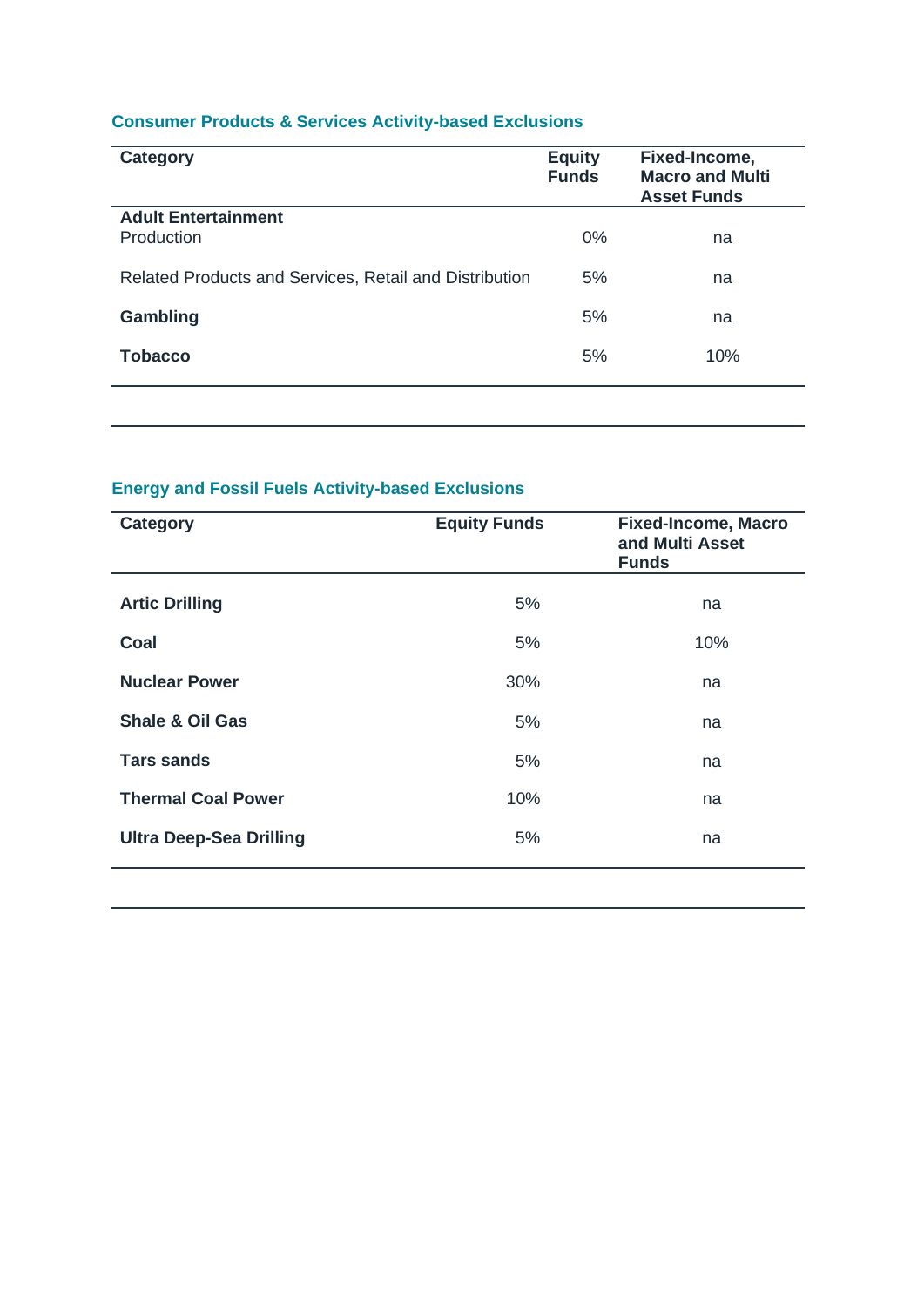### **3.3 ESG INTEGRATION AND ESG DATA SOURCES**

The Investment Manager uses third party provider ESG ratings (MSCI ESG) as well as internal ESG ratings based on data gathered by different data providers<sup>2</sup> to asses with more granularity the sustainability of our investments.

**For equities and corporate issuers**, to assess the sustainability of an investment, RAM leverages the growing number of ESG data sources (internal and external) to create investment inputs that measure clear ESG characteristics, that can carry value-added information from traditional sources and can improve potentially the return and risk control. RAM's main external data providers are: CDP, Bloomberg, Factset and MSCI ESG. See below RAM's different types of data sources:



**For sovereign bonds**, RAM relies on data from the World Bank to generate a rating for each constituent on E, S, and G in order to assess the different aspects' value of the E, S, and G spectrum and define a rating for each issuer we invest in. RAM relies on more than 30 factors to assess the sustainability of an issuer, amongst which:

- **CO2** emissions from consumption of fossil fuel
- **Forest area** % of land
- **Freshwater withdrawals**
- **Percentage seats held by women in parliament**
- GINI income inequality
- **Political risk score**
- Control of corruption, etc

### **3.4 ASSESSING CO2 EMISSIONS**

RAM believes assessing the carbon footprint of a portfolio is an important tool to support climate reporting and risk assessment and it is a key element of transparency and good governance for RAM's investors. For equities and corporate fixed-income RAM assesses carbon emission of the respective portfolios using Scope 1 and Scope 2 data for RAM's standard report, but also closely monitoring scope 3 emission data. RAM uses metrics as

<sup>2</sup> Non-exhaustive list: MSCI ESG, Worldbank, CDP, Bloomberg, StreetAccount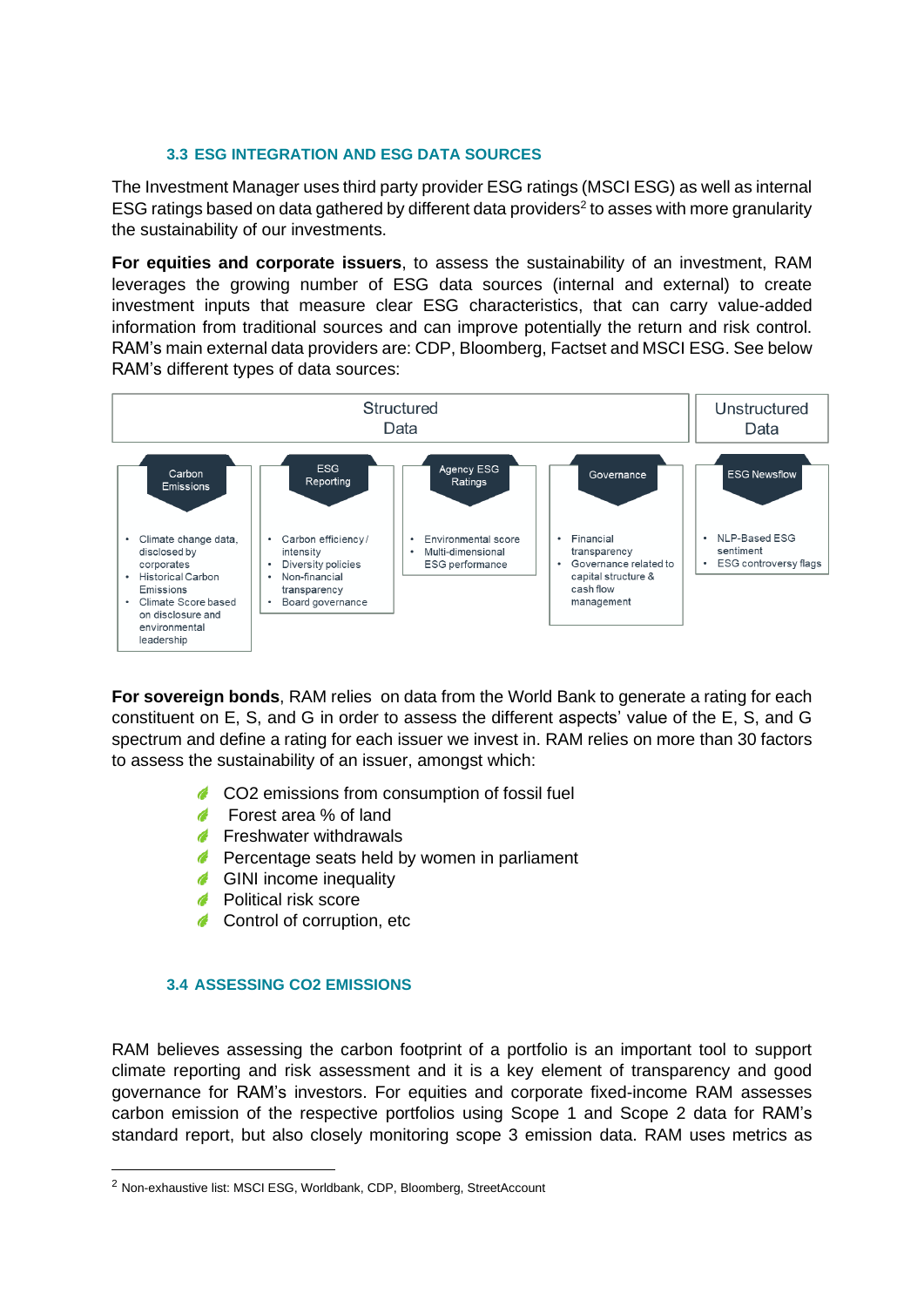defined by the Financial Stability Board's Task Force on Climate-related Financial Disclosures (TCFD), which is backed by the central banks of the G20 countries.

While it exists now a standard to estimate carbon footprint of a portfolio for Equities and Corporate fixed Income, sovereign bonds have remained largely unexamined from a carbon risk and reporting perspective due to lack of appropriate metrics and actionable insight.

Despite the fact the industry has not yet a standardized reporting and assessment of carbon emissions for sovereign bonds, RAM has worked on a methodology to asses carbon emission of our sovereign exposure based on CO2 emissions (kg per PPP \$ of GDP). It helps to have an exhaustive coverage of the respective portfolio impact on climate change.

### **4. ENGAGEMENT POLICY**

RAM believes that the proper attention to corporate governance, environmental and social matters is key to a long-term value creation, in line with our fundamental approach to investing. As an institutional investor, RAM's fiduciary role is always to act in the best interest of investors and beneficiaries and to help clients harness the potential of markets to reach their respective goals.

### **4.1 THEMATIC ENGAGEMENT**

RAM's engagement focuses on companies that severely and structurally breach principles of the [United Nations Global Compact](https://www.unglobalcompact.org/) or of other international convention in the areas of human rights, labour, environment and anti-corruption.

RAM believes that a constructive dialogue with the companies in which the Funds invest is more effective than excluding companies from our investment universe. If the engagement does not lead to the desired change, RAM can decide to exclude a company from the investment universe.

### **4.2 DIFFERENT FORMS OF ENGAGEMENT**

Recognizing the value of different forms of engagement, RAM independently carries out individual engagements as well as collaborative engagements with other investors or institutions.

For instance, RAM believes that the best way to promote improved market practices is through active membership in collaborative platforms such as The Institutional Investors Group on Climate Change (IIGCC), United Nations Principles for Responsible Investment (UN PRI), and Carbon Disclosure Project (CDP), Access to Medicine Foundation, Climate Action 100+. For each of these platforms, RAM identifies and prioritizes its collaborative engagement activities within these memberships. Whilst RAM might use such platforms for collaborative engagement, RAM will not outsource its engagement responsibilities to third parties.

### **4.3 ENGAGEMENT THROUGH VOTING**

The voting scope is made up of companies for which aggregated positions meet one of the four following conditions: i) is a holding of the STABLE CLIMATE GLOBAL EQUITIES or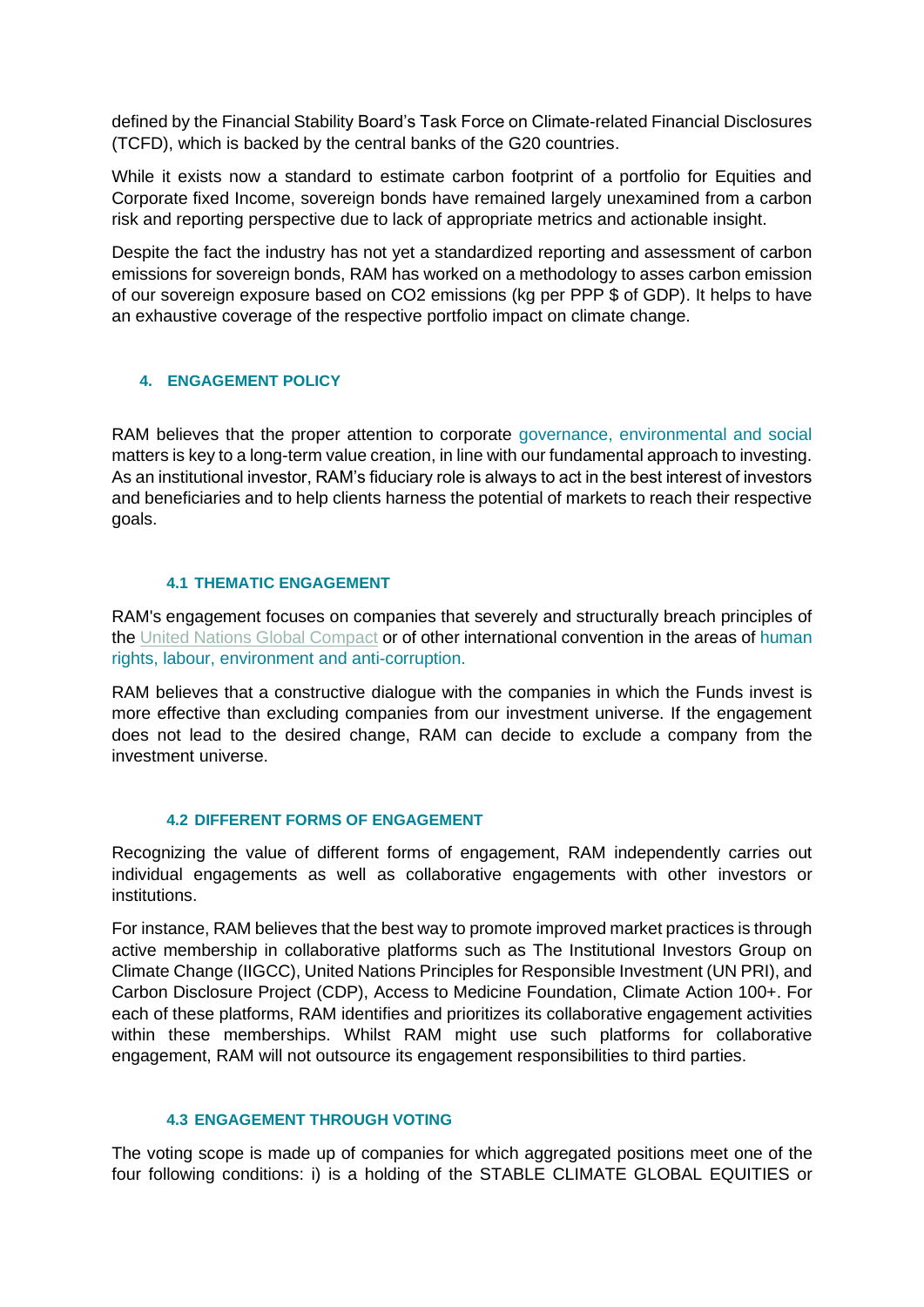GLOBAL SUSTAINABLE INCOME EQUITIES fund; ii) qualitative evaluation on the relative importance of vote, iii) ad hoc demand or iv) local market regulation requirements. These factors ensure that RAM concentrates its efforts on positions held in a wide proportion in our assets under management and participate efficiently and effectively at shareholders' meetings of companies in which RAM's collective investment schemes hold a significant proportion of the capital.

It is RAM's policy to primarily vote on shareholder proposals following guidance from the MSCI ESG Template, as implemented by the proxy voting advisor. The decision by RAM to retain the services of the proxy voting advisor and the ESG Template is based principally on the view that the services provided, subject to oversight by RAM, generally will result in proxy voting decisions which serve the best sustainable economic interests of the holding and consequently the CIS and its investors.

Please refer to the *Voting Rights and Engagement Policy* published on the website for more information <https://ram-ai.com/en/regulatory/>

### **5. LABELS, CODES, INTERNATIONAL STANDARDS AND TRANSPARENCY INFORMATION**

RAM's responsible investment guidelines are framed within the UN-backed [Principles for](https://www.unpri.org/)  [Responsible Investment,](https://www.unpri.org/) which RAM signed in 2015. The six Principles for Responsible Investment offer a menu of possible actions for incorporating ESG issues into investment practice.

RAM Active Investments SA is also a member of [Swiss Sustainable Finance](https://www.sustainablefinance.ch/) (SSF) that aims to strengthen the position of Switzerland in the global marketplace for sustainable finance by informing, educating and catalyzing growth. Furthermore, it is also a CDP investor member.

### **Approval and effective date**

The latest version of this Policy was approved by the Board RAM Active Investments (Europe) on 27 April 2022 and it is immediately effective.